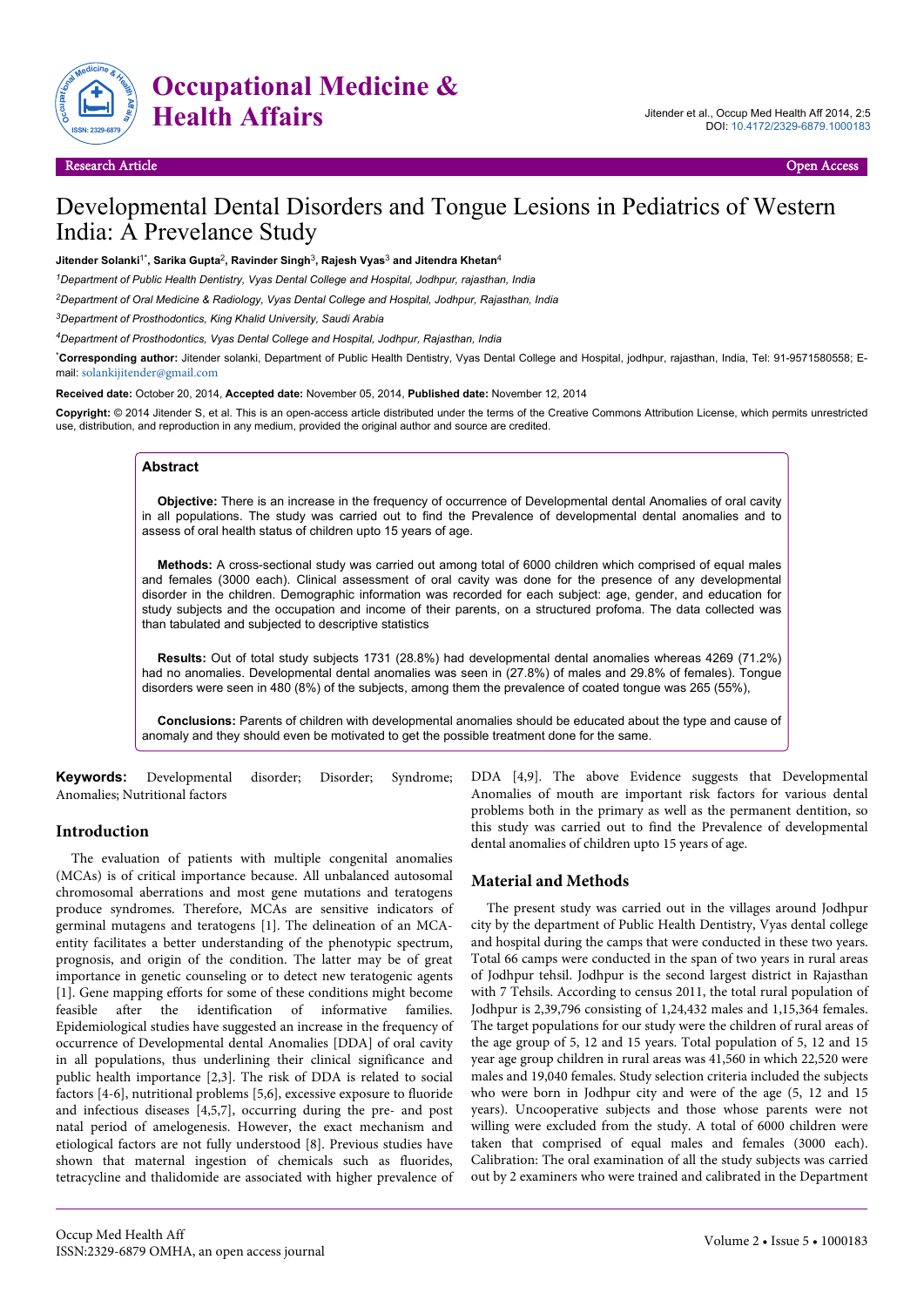**Citation:** Jitender S, Gupta S, Singh R, Vyas R, Khetan J (2014) Developmental Dental Disorders and Tongue Lesions in Pediatrics of Western India: A Prevelance Study. Occup Med Health Aff 2: 183. doi:10.4172/2329-6879.1000183

Page 2 of 4

of public health Dentistry. Training took 2 days, with further 2-3 days for calibration. The inter-examiner variability was tested and the weighted kappa statistic was (.80). Examination and data collection: A cross sectional study was carried out. Children were made to sit on a comfortable chair or in the lap of their mother in a well illuminated airy room. Clinical examination was done using mouth mirror and WHO probe. Clinical assessment of oral cavity was done for the presence of any developmental disorder in the children. Demographic information was recorded for each subject: age, gender, and education for study subjects and the occupation and income of their parents, on a structured profoma. This was completed by the recorder during the clinical examination. Information was obtained from school authorities for children who could not provide the information.

Statistical analysis All the data was collected and calculations for each clinical parameter were done. The data collected was than tabulated and subjected to descriptive statistics.

# **Result**

A cross sectional study was carried out to assess the prevalence of developmental anomalies of oral cavity in rural children of Jodhpur city. The study comprised of 6000 school going children, with equal number of males and females. Out of total study subjects 1731 (28.8%) had developmental dental anomalies whereas 4269 (71.2%) had no anomalies. Among the subjects with dental anomalies, Talons cusp was seen in only 184 (10.6%) of the subjects whereas hypoplasia was seen in 816 (47.1%). Hypoplasia was the only anomaly seen in 5 year children 34 (Table 1).

| Age groups | Number<br>οf<br>patients | <b>Mesiodens</b> | Peglateral  | Hypoplasia  | Talons cusp | <b>Number</b><br>of l<br>anomalies | No abnormality |
|------------|--------------------------|------------------|-------------|-------------|-------------|------------------------------------|----------------|
| 5 years    | 2000                     | 0                | J           | 34          | 0           | 34 (1.96%)                         | 1966           |
| 12 years   | 2000                     | 179              | 104         | 196         | 64          | 543 (31.3%)                        | 1457           |
| 15 years   | 2000                     | 290              | 158         | 586         | 120         | 1154 (66.6%)                       | 846            |
| Total      | 6000                     | 469 (27.09%)     | 262 (15.1%) | 816 (47.1%) | 184 (10.6%) | 1731 (28.8%)                       | 4269           |

Table 1: Prevalence of Developmental Dental Anomalies (28.8%)

Developmental dental anomalies was seen in (27.8%) of males in which hypoplasia was seen in 396 (47.4%) followed by mesiodens 221

(26.4%) and talons cusp was seen only in 10.0% of the subjects (Table 2).

| Age groups | <b>Number</b><br>οf<br>patients | Mesiodens   | Peglateral  | Hypoplasia  | <b>Talons cusp</b> | <b>Number</b><br>of l<br>anomalies | No abnormality |
|------------|---------------------------------|-------------|-------------|-------------|--------------------|------------------------------------|----------------|
| 5 years    | 1000                            | 0           | 0           | 18          | 0                  | 18 (2.15%)                         | 982            |
| 12 years   | 1000                            | 87          | 48          | 94          | 28                 | 257 (230.7%)                       | 743            |
| 15 years   | 1000                            | 134         | 86          | 284         | 56                 | 560 (67.0%)                        | 440            |
| Total      | 3000                            | 221 (26.4%) | 134 (16.0%) | 396 (47.4%) | 84 (10.0%)         | 835 (27.8%)                        | 2165           |

Table 2: Developmental Dental Anomalies in males (27.8%)

Among the female participants, developmental dental anomalies were seen in (29.8%) of females. Hypoplasia was seen in 420 (46.8%), mesiodens in 248 (27.6%) and talonscusp in 100 (11.1%) subjects.

Subjects of the age group of 15 years had highest percentage (66.2%) of developmental anomalies (Table 3).

| Age groups | <b>Number</b><br>οf<br>patients | <b>Mesiodens</b> | Peglateral  | Hypoplasia  | <b>Talons cusp</b> | <b>Number</b><br>of l<br>anomalies | No abnormality |
|------------|---------------------------------|------------------|-------------|-------------|--------------------|------------------------------------|----------------|
| 5 years    | 1000                            |                  | U           | 16          | 0                  | 16 (1.78%)                         | 986            |
| 12 years   | 1000                            | 92               | 56          | 102         | 36                 | 286 (31.9%)                        | 714            |
| 15 years   | 1000                            | 156              | 72          | 302         | 64                 | 594 (66.2%)                        | 406            |
| Total      | 3000                            | 248 (27.6%)      | 128 (14.2%) | 420 (46.8%) | 100 (11.1%)        | 896 (29.8%)                        | 2104           |

Table 3: Developmental Dental Anomalies in Females (29.8%)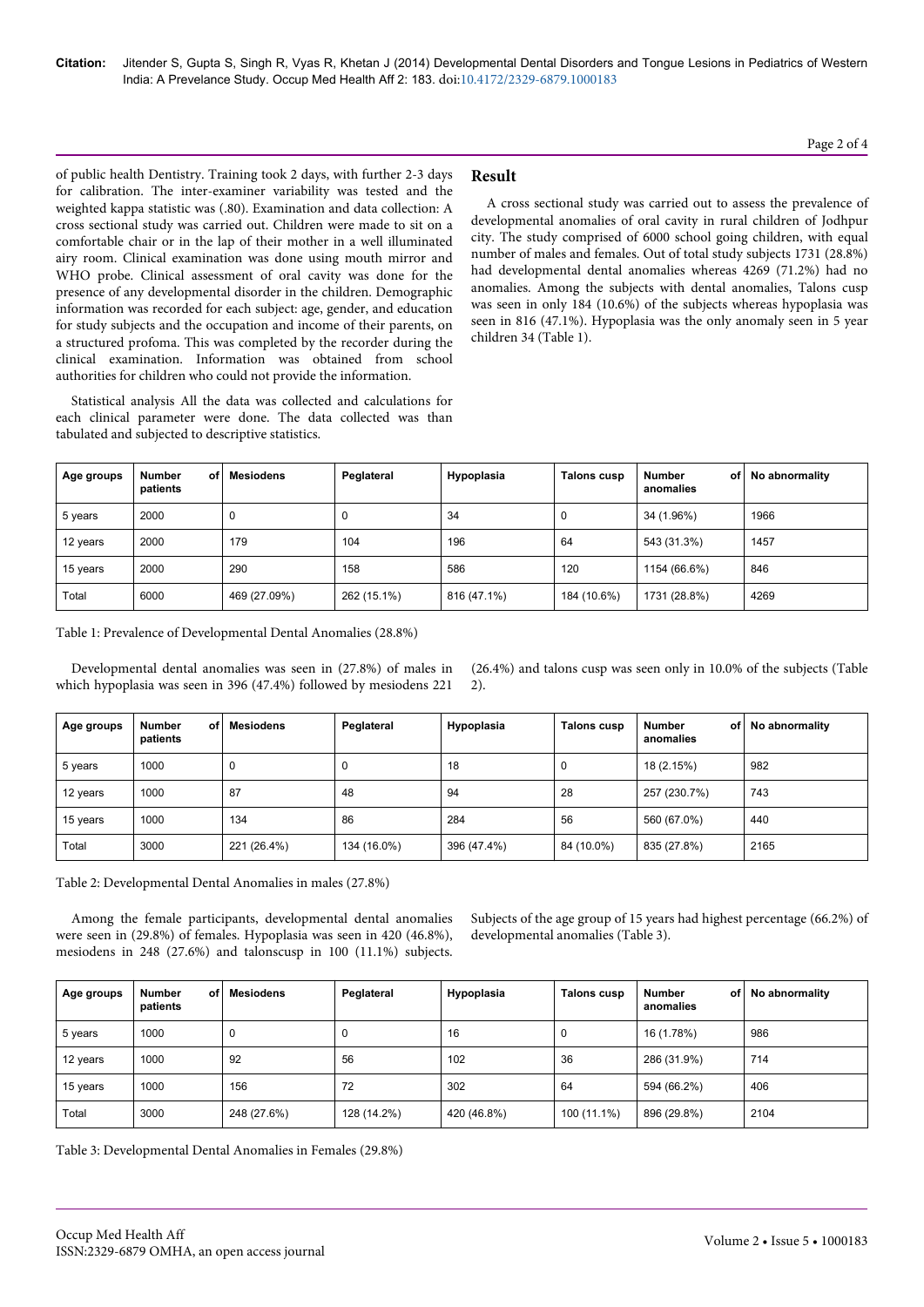For subjects with tongue disorders, the prevalence was higher in males 388 (81.9%) as compared to that of females 92 (19.1%) (Table 4).

| Gender | Number of children (%) |
|--------|------------------------|
| Male   | 388 (81.9%)            |
| Female | 92 (19.1%)             |
| Total  | 480 (8%)               |

Table 4: Gender wise distribution of tongue disorders

Tongue disorders were seen in 480 (8%) of the subjects, among them the prevalence of coated tongue was 265 (55%), followed by the prevalence of fissured tongue 72 (15%) and hairy tongue was seen only in 3 subjects (0.62%) (Table 5).

| Disorder of tongue     | Number of children N (%) |  |  |
|------------------------|--------------------------|--|--|
| <b>Fissured tonque</b> | 72 (15%)                 |  |  |
| Coated tongue          | 265 (55%)                |  |  |
| Ankyloglossia          | 58 (12%)                 |  |  |
| Macroglossia           | 38 (7.9%)                |  |  |
| Cleft tongue           | 14 (2.9%)                |  |  |
| Hairy tongue           | 3(0.62%)                 |  |  |
| Geographic tonque      | 30 (6.25%)               |  |  |
| Total                  | 480 (8%)                 |  |  |

Table 5: Distribution of developmental disorders of tongue (8%)

## **Discussion**

Early detection of developmental dental anomalies (DDA) can lead to better treatment outcomes for the patients. This could be done by thorough history of the lesion and good diagnostic ability of the dental practitioner. Studies considering the prevalence and covariates of DDA vary considerably with respect to characteristics of the populations investigated, measurement aspects and study design utilized [10]. In our study the prevalence of DDA was seen to be 28.8% which is in concordance with other studies which reported that the prevalence range's between 24% and 49% [11,12]. Out of the total DDA, hypoplasia was observed in 47.1% children. Whereas Seow et al. [10] and Robles et al. [12] reported a prevalence of 25% and 40.2% respectively. This variation could be due to the varying level of fluoride in drinking water of these places. The present study reported a great variation in prevalence of hypoplasia from a study conducted by Nayak et al. [13] in population of western India who has reported a prevalence of 23.6% in school going children. This variation highlights the higher level of fluoride in drinking water in rural areas. Other than this, under nutrition and childhood infections during the period of tooth development are also said to be associated with enamel defects in socioeconomically underprivileged communities [6].

Mesiodens was the only supernumerary teeth seen in the present study. Studies have reported a prevalence of 0.1-3.8% with a male to female ratio of 2:1 [13,14]. In the present study the prevalence of mesiodens was found to be 27.09%, which was much higher. Also, no sexual predominance was observed. Previous studies have reported the prevalence of peg lateral in the range of 0.33% to1.51% [13,15,16] as compared to prevalence of 15.1% in the present study. These differences could be attributed to racial and ethnic difference between populations and the effects of genetics, development and environmental effects on the development of dentition. Talon's cusp was seen in 10.6% of total population studied which is in harmony with studies who have reported a prevalence of 0.04-10% [13,17].

In the present study, the prevalence of lesions associated with tongue in children was 8%, which supports the findings of other studies who have reported a prevalence ranging from 4.95% to 35.11% [18-21]. Not many studies have been carried out to assess the prevalence of coated tongue since it has been considered as a pseudo pathological condition. This condition has been studied in the present study because as reported by Garcia & al there is a statistically significant relationship between its presence and dento-alveolar fistulae [22]. Coated tongue was seen in maximum number of children (55%). Whereas Madera et al. [23] reported a prevalence of 74.6%. This difference could be attributed to the larger sample size and difference in type of population studied. In the present study, fissured tongue was seen in 15% of the children which lies in the range of 0.9% to 44.8% as observed in other studies [18-21,24]. Studies have reported the prevalence of ankyloglossia in pediatrics ranges from 1.3% to 8.1% [18,19,20,24]. On the contrary, in the present study the prevalence was much higher 12%. A chromosomal locus has been identified for some familially expressed examples of ankyloglossia but it is unlikely that the same locus is involved in all cases [25]. In the present study macroglossia was seen in 7.9% patients which is again much higher than reported by other studies [18,19,24]. This could be attributed to the hereditary factors in the study population. The prevalence of cleft tongue in the present study was 2.9%, which is higher than that studied by previous studies [18]. This difference could be due to the larger population size in the present study and difference in type of population studied. The prevelance of geographic tongue in the previous studies [19-21] is in concordance with that seen in the present study 6.25%. The prevalence of hairy tongue has been reported in the range of 0.2% to 0.8%. Similar observations were made in our study 0.6%.

The difference in prevalence of tongue lesions in the present study as compared to other studies could be a result of comparatively very large sample size, difference in type of population studied in terms of races, socio economic factors, nutritional factors, etc.

## **Conclusion**

The type of population studied in the present study has varied greatly from the other populations when compared in terms of genetics and environmental factors. Therefore, the results have varied hugely. Parents of these children should be educated about the type and cause of anomaly and they should even be motivated to get the possible treatment done for the same.

## **References**

- 1. [Czeizel A \(1988\) Additive congenital anomaly patterns. Am J Med Genet](http://www.ncbi.nlm.nih.gov/pubmed/3400719) [29: 727-738.](http://www.ncbi.nlm.nih.gov/pubmed/3400719)
- 2. [Suckling GW \(1989\) Developmental defects of enamel--historical and](http://www.ncbi.nlm.nih.gov/pubmed/2701161) [present-day perspectives of their pathogenesis. Adv Dent Res 3: 87-94.](http://www.ncbi.nlm.nih.gov/pubmed/2701161)
- 3. [Casanova-Rosado AJ, Medina-Solis CE, Casanova-Rosado JF, Vallejos-](http://www.ncbi.nlm.nih.gov/pubmed/22077681)[Sanchez AA, Martinez-Mier EA, et al. \(2011\) Association between](http://www.ncbi.nlm.nih.gov/pubmed/22077681) [developmental enamel defects in the primary and permanent dentitions.](http://www.ncbi.nlm.nih.gov/pubmed/22077681) [Eur J Paediatr Dent.12:155-158.](http://www.ncbi.nlm.nih.gov/pubmed/22077681)